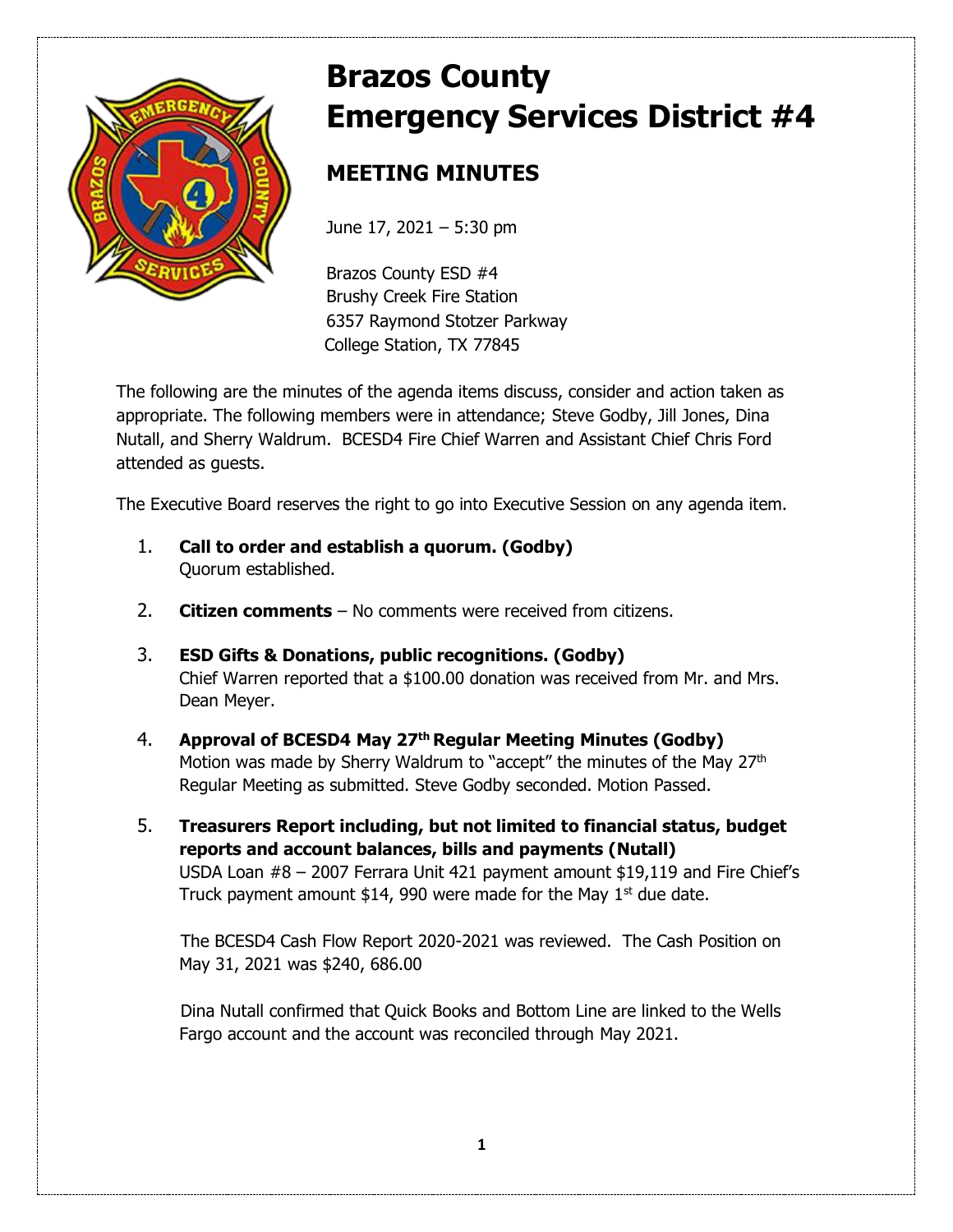## 6. **Report from Brazos County Precinct 4 VFD report (Chief Warren)**

 Chief Warren provided the VFD Operations Update including financial review, operations, training, apparatus, personnel and facilities.

The current Prosperity Bank checking account balance is \$7,664.59.

Precinct 4 VFD had 60 calls for service in May 2021.

Chief Warren requested three bids for roof repairs at Station Two. CR Systems bid \$48, 690.00. Brazos Valley Roofing bid \$55,900.00. Schulte Roofing has not submitted a bid. Schulte Roofing stated that they could not provided a "locked down" price due to the daily price increase of building materials.

A motion was made by Steve Godby authorizing Chief Joe Don Warren to proceed with the roof repairs at Station Two, not to exceed \$57,000. Jill Jones seconded the motion. The motion passed with a unanimous vote.

The Assistance to Firefighters Grant (AFG) award is to purchase radios for each VFD in Brazos County. The Brazos County Precinct 4 Volunteer Fire Department payment portion is \$27,421.21.

A motion was made by Steve Godby authorizing payment for our portion of the AFG grant cost share in the amount of \$27, 421.21. Dina Nutall seconded the motion. The motion passed with a unanimous vote.

# 7. **2021-2022 Budget Discussion -- BCESD4 & VFD4**

ESD4 Board Members and Chief Warren will attend a budget planning workshop on July 8<sup>th</sup> at 5:30 pm at the Brushy Creek Fire Station, 6357 Raymond Stotzer Parkway.

#### 8. **BCESD4 Financial Audit Status (Jones)**

The financial audit by Thompson, Derring & Craig is nearly completed. Final responses for the auditor are a top priority.

### 9. **BCESD4 Board Member Vacancy (Godby)**

There are a couple of potential candidates. At this point, the candidates have not made a final decision to pursue Board membership.